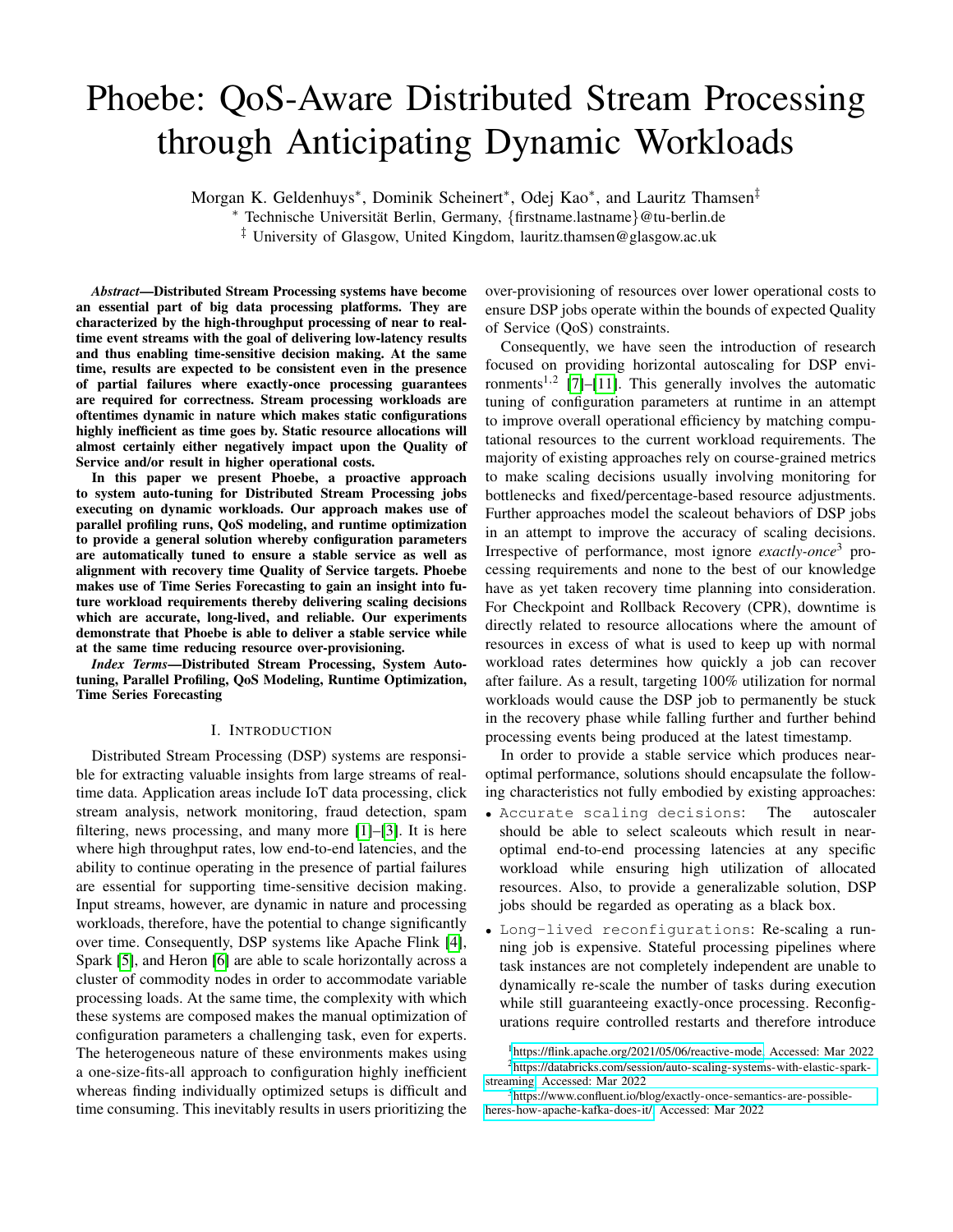interruptions to the service. As such, it is imperative to ensure the number of restarts is kept to an absolute minimum.

• Reliable recovery times: In CPR, jobs are essentially unavailable from the time a failure occurs to the point when the job has once again caught-up to processing events at the latest timestamp. Therefore, in the presence of QoS recovery time targets, it is important to allocate adequate resources ensuring recovery is within acceptable limits.

In this paper we present Phoebe, a proactive approach to system auto-tuning for DSP jobs executing in cloud environments where streaming workloads are expected to change over time. It achieves this by executing the following procedure: firstly, orchestrating parallel profiling runs whereby the effects of varying resource allocations across changing throughput rates are measured; next, results are used to train two models for predicting average end-to-end latencies and recovery times; and lastly, an iterative optimization step where the scaleout of targeted DSP jobs is optimized based on these models in relation to dynamic workloads. Profiling runs are conducted once, after which the resulting models are continuously updated with runtime metrics to ensure alignment with current cluster conditions. Phoebe makes use of Time Series Forecasting (TSF) to gain an insight into future workload requirements and delivers a proactive approach to autoscaling which embodies the aforementioned characteristics. We implemented Phoebe prototypically together with Apache Flink we demonstrate its usefulness in comparison with two state of the art approaches.

#### II. BACKGROUND

This section expands upon the background related to DSP systems, CPR, failure types, and horizontal autoscalers.

## *A. Distributed Stream Processing Systems*

DSP systems are inherently parallel and distributed. Streaming jobs are composed as a dataflow graph where task vertices contain some user-defined logic and streaming edges pass messages between the tasks [\[12\]](#page-9-7). They are, in principle, required to operate indefinitely on an unbounded stream of continuous data to produce new results as elements enter the streams. Because streams are unbounded, aggregating events works differently than in batch processing. Here, in order to perform some statistical analysis, aggregates are scoped by *windows*. Windows can either be data-driven, i.e. requiring a certain number of events to progress, or time-driven. Time is an important notion in stream processing which has ramifications for both performance and the consistency of results. Although three separate times can be distinguished in streaming jobs, we only consider *event time* processing. This is where a timestamp is extracted from each event and together with watermarks are used for time-based operations, i.e. the progress of time depends on the data, not on any wall clocks. It has the most impact on performance when compared to the other times, but events are allowed to arrive out-of-order and results are consistent even in the presence of failures $4$ .

## *B. Checkpoint and Rollback Recovery*

The *global state* of a DSP system is represented by the instantaneous local state at each process as well as the instantaneous state of the channels, i.e. the messages in transit. Recording the global state is an important paradigm which in the context of fault tolerance allows for the system to be recovered when failures occur. This is achieved by periodically saving, called *checkpointing*, and then restoring the system to the last saved global state. Recording on-the-fly global states of a distributed system where there are no bounds on message delays, referred to as the snapshot problem, is non-trivial. This is mainly due to both the lack of globally shared memory and a global clock making synchronization between nodes extremely difficult [\[13\]](#page-9-8) [\[14\]](#page-9-9). Thankfully synchronization is not required, preserving causality within a distributed system is enough for recording a consistent global snapshot [\[14\]](#page-9-9). This forms the basis of the *Chandy-Lamport algorithm* upon which checkpoint and rollback recovery strategies are based [\[15\]](#page-9-10). Its goal is to record a set of process and channel states such that, even though the combination of states may never have occurred at the same time, the recorded global state is consistent. Another aspect which needs to be considered is the consistency of results across a pipeline of interacting systems and the effect that events will have on the global state due to failures. For this, certain systems provide fault tolerance guarantees. In this paper we consider the strongest of these, *exactly-once* delivery, where each event is guaranteed to pass through the system once and only once and results are ensured to be correct even in the presence of failures. This, however, introduces overhead that impacts on performance.

#### *C. Horizontal Autoscaling*

Most modern DSP systems [\[4\]](#page-9-2), [\[5\]](#page-9-3) offer the functionality to reconfigure the system in such a way that the number of tasks assigned to each running job can be changed after processing has already begun. Such functionality is necessary as optimizing the scaleout can reduce both cost and resource wastage which comes with its own sustainability concerns. In cases where the consistency of results must be guaranteed, reconfigurations are usually accomplished by using the CPR mechanism where the global state of the running job is saved, the number of tasks are adjusted based on new workload requirements, and the job is restarted from the latest checkpoint. The ability to manage these reconfigurations automatically, however, is not a core capability of DSP systems and is generally left up to the user to perform manually based on their expert knowledge. For this reason, horizontal autoscalers have been proposed which can automatically adjust the number of tasks available to a running DSP job. It does so by observing some physical runtime property/properties and comparing it/them to a predefined desired state. Examples of such properties include CPU and/or memory utilization, end-to-end latencies, throughput rates, backpressure, recovery times, etc. The autoscaler is thus able to infer the near-optimal parallelism which will result in conditions returning close to the desired state and subsequently initiate a reconfiguration.

<sup>4</sup>Flink: Event Time. URL: [https://ci.apache.org/projects/flink/flink-docs](https://ci.apache.org/projects/flink/flink-docs-stable/dev/event_time.html)[stable/dev/event](https://ci.apache.org/projects/flink/flink-docs-stable/dev/event_time.html)\_time.html, Accessed: Mar 2022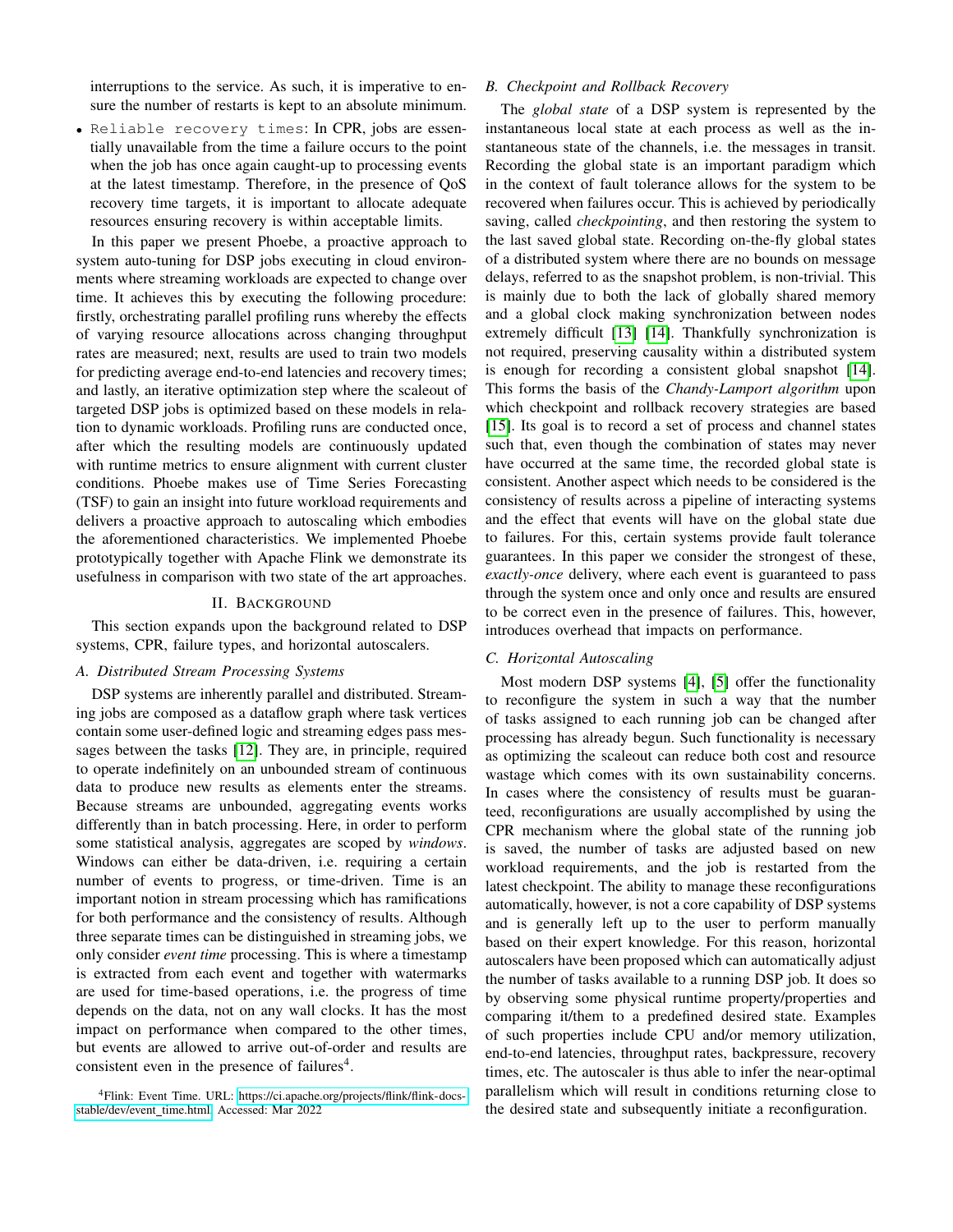<span id="page-2-0"></span>

Fig. 1: High level overview of Phoebe depicting three phases of the approach including interactions with users and systems.

## III. APPROACH

The goal of Phoebe is to optimize performance as well as availability for targeted DSP jobs operating on dynamic workloads. Phoebe does this by providing a more efficiently executing DSP system which maximizes utilization by reducing over- and under-provisioning of resources. Our approach therefore optimizes the *scaleout* (s) configuration variable in relation to the changing workload requirements. Performance and availability are defined in terms of *average end-to-end latency*  $(L_{avg})$  and *recovery time*  $(R)$  respectively. The  $L_{avg}$ is defined as the average time required for events to traverse the execution graph of the DSP job from the point when measurements are taken until they arrive at the sink operators. This is the response time of the system considering eventtime processing and excludes windowing periods. R refers to the time required for the job to catch up to processing events being produced close to the latest timestamp after a failure and rollback recovery. The user is required to define a parameter  $RC_{tar}$  which defines the recovery time to optimize for after which the DSP job should once again be available.

## *A. General Idea*

To achieve its goal, three distinct phases are executed sequentially for each targeted job. The first is a profiling phase described in [Subsection III-C](#page-3-0) where live data is recorded, then short-lived parallel profiling jobs are generated and the data is replayed at various workload rates across various scaleouts. The data produced from this initial phase is fed into the second phase described in [Subsection III-D](#page-4-0) where two models are generated: an availability model used in predicting the scaleout needed to produce a recovery time close to  $RC_{tar}$ ; and a performance model used for predicting the scaleout which will result in stable processing latencies based on the average workload rate. Lastly, Phoebe uses these models to perform an online optimization step in the final phase described in [Subsection III-E](#page-4-1) which evaluates the current

state and future potential for performance and recovery time improvements. In doing so, not only does it react to the current conditions but likewise anticipates future workload requirements and therefore proactively makes scaling decisions intended to reduce disruptions to the service. The optimization phase is intended to execute indefinitely with the models being continuously updated to ensure continued accuracy as cluster conditions change over time. An overview of the entire process can be seen in Fig. [1.](#page-2-0) Before detailing the phases any further, a method for estimating recovery time is required to enable our approach.

## <span id="page-2-1"></span>*B. Estimating Recovery Time*

When enforcing exactly-once processing guarantees, DSP jobs are essentially unavailable from the point when the failure occurs until it has once again caught-up to processing events at the latest timestamp. CPR consists of two distinct phases:

- Downtime  $(D)$ : Represents the length of time required to detect the failure and restart the job from the last successful checkpoint. Generally, a heartbeat mechanism is used to determine when a remote process has stopped responding and the timeout is set via a configuration parameter. After this phase, the job is once again able to process events.
- Catch-up  $(C)$ : Represents the length of time required to catch-up to the latest timestamp from the point where the job is once again able to resume processing. This involves processing the backlog of events accumulated while the job was unavailable from the last checkpoint as well as the events arriving while in the catch-up phase. The DSP system will use the maximum processing capacity available in an attempt to catch-up and the more physical resources that are available, the faster this process will take to complete.

As restart times do not vary greatly across failures, an average can be assumed based on observations. Consequently, a reasonably good estimate of  $D$  can be made prior to job execution. This is not the case for  $C$ , however, whose duration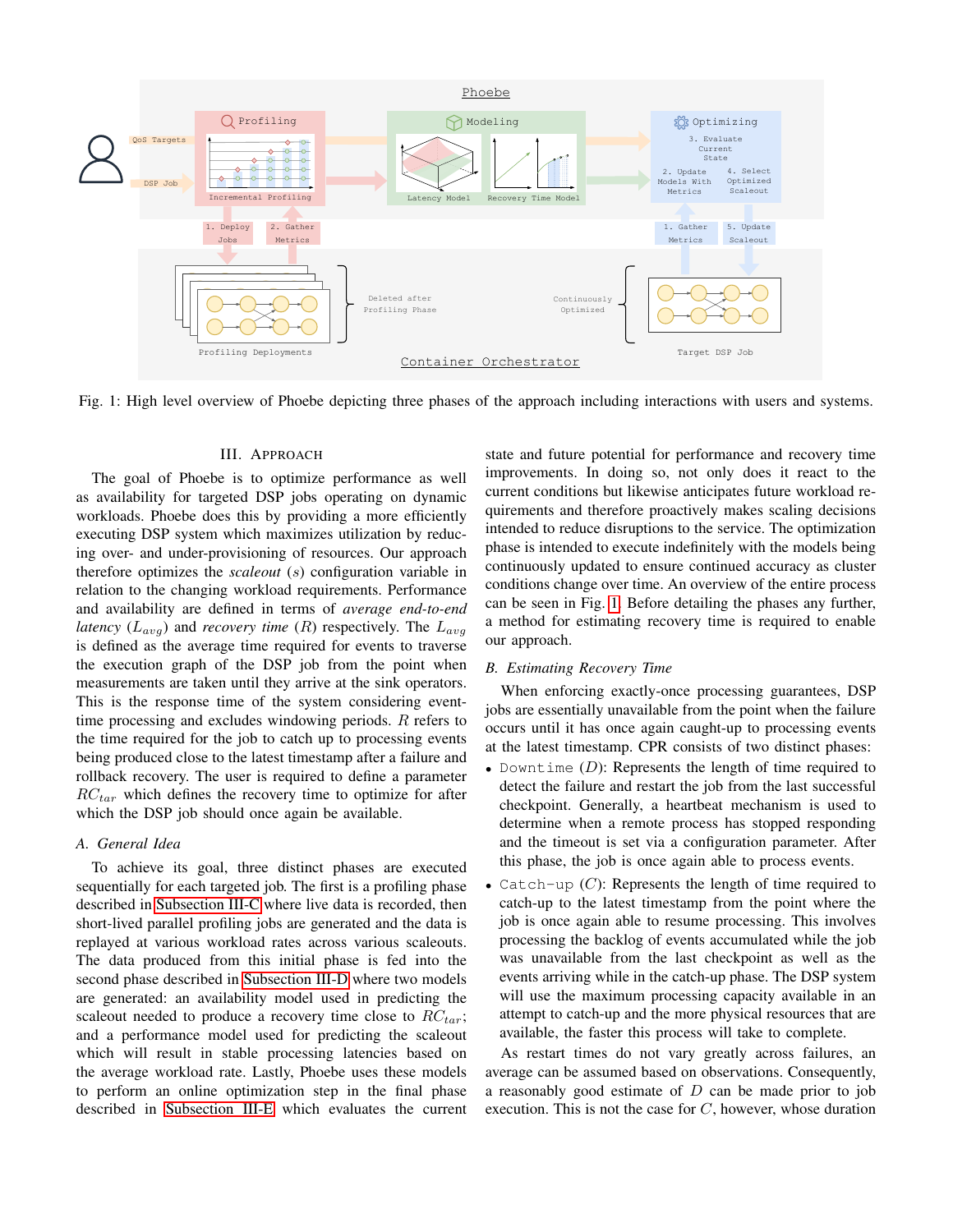is directly related to when the last checkpoint was made, the time spent in  $D$ , and the future workload requirements. Consequently, in order to estimate the *recovery time* (R), a heuristic for calculating  $C$  is needed based on how the throughput rate is most likely to change over time. We formulate this as a geometrically decreasing sequence where the  $1^{st}$  term predicts the time required to process the backlog of events accumulated while the job was forced to restart and each subsequent term then predicts the time required to process events arriving as a result of executing the previous step. The input  $n$  is an integer which represents the number of steps to be executed. Therefore, using the *maximum processing capacity*  $(T_{max})$  of the system and assuming enough resources have been allocated to make progress, the duration of each step decreases as it approach the point at which events are being generated.  $T_{max}$ is based on the current scaleout. We define this sequence as:

$$
c(n) = \begin{cases} \int_a^b f(t) dt \cdot \frac{1}{T_{max}}, & \text{if } n = 0\\ a & \text{and} \quad b = t_0 + D\\ \int_a^b f(t) dt \cdot \frac{1}{T_{max}}, & \text{if } n > 0\\ a & \text{and} \quad b = t_n + c(n - 1) \end{cases}
$$

We use multistep-ahead TSF [\[16\]](#page-9-11) to model how the workload is most likely to change over time. This takes historical throughput rates as input and predicts a set of time steps up until a specific time horizon. Fig. [2](#page-3-1) provides a graphical representation of the recovery time estimation procedure. f is a time series and represents the function of the *average throughput rate*  $(T_{avg})$  over time. At the current timestamp  $t_0$ , the historical data is inputted into the chosen TSF algorithm to forecast the future workload. Points  $P_0$  to  $P_5$  represent the outputted set of time steps which are then interpolated and combined with historical data to produce  $f$ . The highlighted area under the curve between  $t_0 - I$  and  $t_1$  represents the backlog of events for which the  $1^{st}$  term of c calculates the processing time based on the  $T_{max}$  of the system. I in this context represents the timestamp of when the last checkpoint completed successfully and therefore the point at which processing will restart from. This output of  $1^{st}$  term is therefore equal to the time period between  $t_1$  and  $t_2$ , i.e. the time it took to process the preceding step. This process is repeated with the assumption that the subsequent processing times approach zero. In order to calculate the recovery time the number of steps  $n$  needs to be determined. This is done iteratively by inputting increasing integer values into c in order to find an appropriate  $n$ , i.e. the first  $n$  where the last step of the sequence produces a value sufficiently close to zero, e.g. less than 1 second. With the number of steps  $n$  being determined, C can be calculated by measuring the length of time between  $t_1$  and  $t_n$ . Finally, the time periods D and C are added together to give an estimation of R.

It should be noted that, assuming a constant  $T_{max}$ , the variability of  $R$  is dependent on  $I$ . For our approach we use

<span id="page-3-1"></span>

Fig. 2: Depiction of runtime recovery time estimation for streaming jobs processing dynamic workloads.

the *checkpoint interval* configuration variable for the value of  $I$ , i.e. we assume that failures occur just before the next checkpoint completes successfully. With this mechanism we can now proceed to describing the phases of our approach.

# <span id="page-3-0"></span>*C. Phase 1: Profiling*

This initial phase is performed in order to extract metrics which are then used for modeling in the subsequent phase. This is done through profiling parallel deployments of the targeted DSP job at differing scaleout configurations over increasing workload rates. In this phase we are attempting to quantify how the  $L_{avg}$  is impacted by scaling out as the workload changes and what is the  $T_{max}$  of each deployment based on the scaleout. Given user-defined minimum scaleout  $S_{\text{min}}$ , maximum scaleout  $S_{\text{max}}$ , and desired number of parallel profiling runs  $S_{count}$ , we construct a set S of equally spaced scaleouts in the given range:

$$
\mathbf{S} = \{S_{\min}, \dots, S_{\max}\}, \text{ s.t. } |\mathbf{S}| = S_{count}.
$$

Next, it is required to generate a stream of events for profiling at increasing throughput rates. To achieve this, Phoebe will connect to the streaming sources where the targeted DSP job is consuming input data and record events for the finite length of time. We make the assumption that live streams of productionlike data are available and the volume of incoming events is sufficient for profiling. On startup, Phoebe connects to the cluster and creates for each scaleout  $S_i \in \mathbf{S}$  an instance of the targeted DSP job with otherwise identical configuration. Each deployment is configured to consume from the same source(s). Next, a number of staggered profiling runs are conducted where Phoebe replays the recorded messages at increasing workload rates. Phoebe is able to scale the rate of recorded events by randomly deleting or replicating existing events and therefore able to produce a constant stream of profiling data. [Figure 3](#page-4-2) shows a graphical overview of the profiling scheme where shaded areas represent the  $T_{max}$  corresponding to a deployment with scaleout  $S_i \in \mathbf{S}$ . After each profiling run,  $L_{avg}$  values are measured and evaluated to determine whether or not they are able to perform adequately.

Evaluating scaleout behaviors as it relates to  $L_{ava}$  can be done using a combination of clustering and regression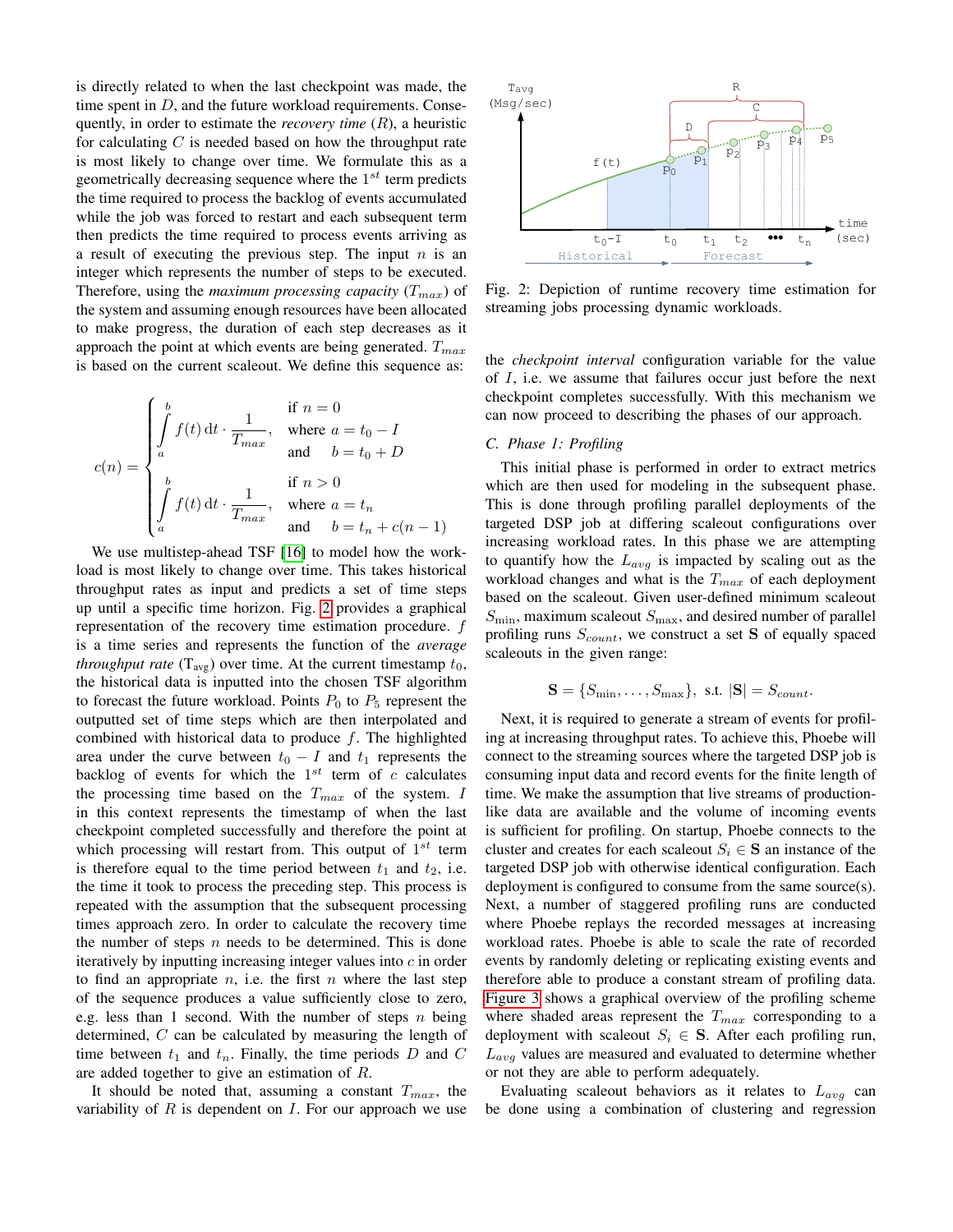<span id="page-4-2"></span>

Fig. 3: Measuring scaleout performance and maximum processing capacity over increasing workload rates.



When an invalid  $L_{avg}$  is detected, the maximum processing capacity at this specific scaleout has been found and  $T_{max}$  is revealed. The deployment in question has therefore outlived its usefulness and is deleted, thus releasing the cluster resources and reducing the cost of profiling. In both cases  $S_i$  and  $T_{avg}$  are saved alongside these measurements. Profiling will continue at incrementally increasing workload rates until  $T_{max}$ of all parallel deployments is determined. Results are then passed into the next phase, namely the modeling phase.

## <span id="page-4-0"></span>*D. Phase 2: Modeling*

As part of our approach we are concerned with achieving near-optimal performance in terms of  $L_{avg}$  and planned recovery in terms of  $R_{tar}$  for targeted DSP jobs. To this end, we develop two models,  $M_L$  and  $M_R$ , each utilizing and composing multiple techniques in order to achieve our goals.

As mentioned in [Subsection III-C,](#page-3-0) during profiling we observe a distinct range of scaleouts over varying workload rates and measure the  $L_{avg}$ . Consequently, we train a multiple regression model  $l_1$  for predicting  $L_{avg}$  values based on scaleouts and workload rates as inputs. However, predicting latencies in such a way does not fully solve the problem of finding a suitable scaleout as we do not yet know which set of latencies should be considered valid. Our goal is to target the smallest scaleout producing a stable  $L_{avg}$ , i.e. unstable

<span id="page-4-3"></span>

Fig. 4: Model for predicting the average end-to-end latency based on scaleout and average input throughput rate.

latencies are continuously increasing as not enough resources have been allocated to allow the DSP job to keep up with the workload requirements. Therefore, in a method similar to what was used during profiling, we employ a clustering algorithm to identify two clusters of the predicted latencies. The cluster with the smallest centroid is considered to contain the set of valid latencies. We find this approach to be particularly effective when values  $L_{avg}$  are preprocessed by normalizing with respect to the boundaries of the 1st percentile of the data, and thereafter applying a logarithmic transformation.

Therefore, with our model  $M_L$  internally utilizing methods for both multiple regression and clustering, it allows for the estimation of latencies for any combination of scaleouts and workload rates, and delivers an indication about the goodness of predictions. [Figure 4](#page-4-3) provides a simplified graphical representation of how the resulting plane shows an increase in  $S_i$  and/or a decrease in  $T_{avg}$  will likewise decrease the  $L_{avg}$ . Conversely, a decrease in  $S_i$  and/or an increase in  $T_{avg}$ will result in the  $L_{avg}$  increasing. It is important to note that the variability with which the  $L_{avg}$  prediction is impacted is dependent on the DSP job and current cluster conditions.

For planned recovery, we follow a different approach. As shown in [Subsection III-B,](#page-2-1) estimating recovery times requires both knowledge of the  $T_{max}$  of the DSP job as well as how the  $T_{avg}$  is mostly likely to change over time. Therefore, a regression model is used to approximate the  $T_{max}$  for any scaleout  $S_i \in \mathbf{S}$  using the profiling data. Then we utilize a multistep-ahead TSF model which is trained on historical data, specifically the workload rate over time. We define a maximum TSF horizon of  $H_{max}$ . Both methods are thus used together with current metrics to realize the estimation of recovery times. Following our approach to recovery time estimation,  $M_R$  can, in conjunction with the regression technique for  $T_{max}$  as well as multistep-ahead TSF of the expected workload rate over time, estimate the recovery time R for any scaleout  $S_i \in \mathbf{S}$ . After the models are trained, optimization can begin.

#### <span id="page-4-1"></span>*E. Phase 3: Optimization*

Once initiated, the online optimization step is performed iteratively based on an *evaluation interval* (E). For each iteration, the job uptime metric is gathered and evaluated. If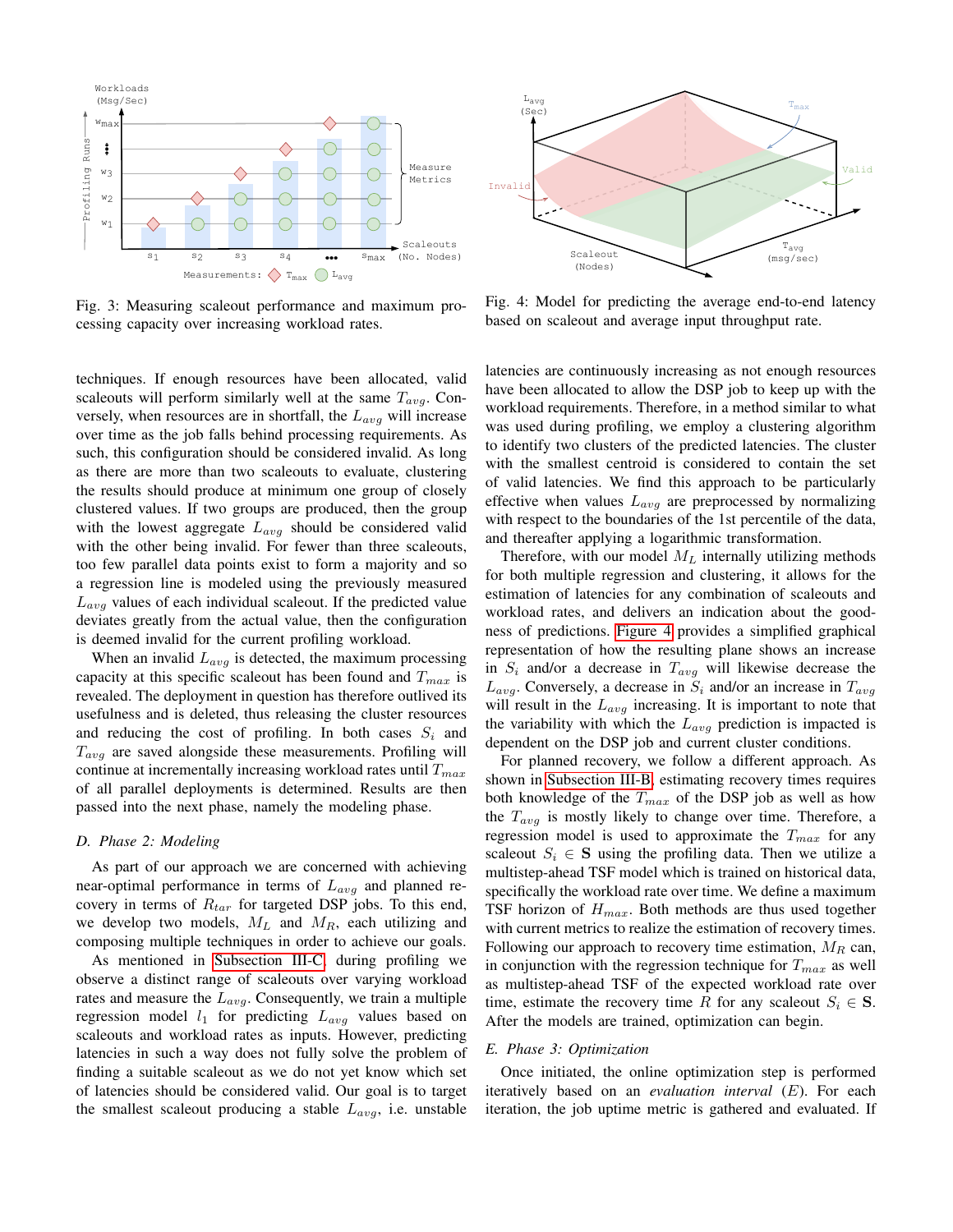<span id="page-5-0"></span>

Fig. 5: Optimizing for future workloads using averaging bins.

the uptime of the targeted DSP job is shorter than  $E$ , Phoebe makes the assumption that a failure and a rollback recovery has occurred or is currently underway. In this case Phoebe waits by scheduling the next optimization step to start after  $E$  has expired from the current point in time. This is done to ensure optimizations are not initiated during rollback recoveries and evaluation metrics are not polluted by the recovery process. In the case where uptime exceeds  $E$ , failure-free processing is assumed and the actual optimization procedure can be started.

For any possible scaleout configuration, Phoebe determines its applicability in the current situation with regards to recovery time and latency expectations. In a first step, Phoebe uses the model  $M_R$  and iterates over the full range of possible scaleouts. By definition,  $M_R$  returns R and the projected  $T_{avg}$ . The latter is determined as follows: The forecast used within  $M_R$  is first separated into a number of averaging bins after which the value for the bin with the maximum average expected workload rate is calculated. It is this prospective value that is used in place of the  $T_{avg}$  for the current optimization step. This ensures that if the workload is expected to increase, then the furthest bin is selected and optimizations target higher workload rates further away from the current point in time. Conversely, if the workload is expected to decrease, the closest bin is selected resulting in optimizations targeting scale-downs closer to the current point in time. [Figure 5](#page-5-0) shows a graphical overview of this process. Importantly, this method ensures that resources are never in shortfall and the number of reconfigurations is reduced resulting in high levels of uptime.

After the feasibility of each scaleout is assessed using  $R$ and  $RC_{tar}$ , a second investigation is conducted with respect to latency expectations. Using the projected  $T_{avg}$ , the feasibility of each scaleout can be determined through the model  $M_L$ . If the predicted latency belongs to the clustering which is assumed to represent normal latencies, the respective scaleout is valid both in terms of recovery time and latency, and thus considered for reconfiguration. Eventually, the smallest scaleout satisfying both conditions is selected. The whole procedure is depicted in [Algorithm 1.](#page-5-1)

If this result is distinct from the current scaleout, then Phoebe initiates a reconfiguration which ensures the least amount of resources are allocated to deliver the best possible

<span id="page-5-1"></span>Algorithm 1 Pseudocode of complete procedure

| $\triangleright$ loop over sorted scaleout options |
|----------------------------------------------------|
|                                                    |
| $\triangleright$ validate constraint               |
| $L_{avg}, L_C \leftarrow M_L(S_i, T_{avg})$        |
| $\triangleright$ require normal latencies          |
|                                                    |
|                                                    |
|                                                    |

latencies at the projected workload while giving assurances that recovery times are close to the expected  $RC_{tar}$  target.

## IV. EVALUATION

Now we demonstrate that Phoebe is both practical and beneficial by performing two experiments and presenting a comparison which includes static configuration setups as well as state of the art approaches. The prototype, data, and experiment artifacts can be found in the following repository<sup>5</sup>.

#### *A. Experimental Setup*

Our experimental setup consisted of a co-located 5-node Kubernetes [\[17\]](#page-9-12) and HDFS [\[18\]](#page-9-13) cluster with a single switch connecting all servers. Each experiment consisted of a Kubernetes namespace containing: an Apache Kafka [\[19\]](#page-9-14) cluster configured with 24 partitions and a replication factor of 3; an Apache Flink [\[4\]](#page-9-2) session cluster; and a Prometheus<sup>6</sup> time series database for the gathering of metrics. All sources and sinks of the experimental processing pipelines were configured to use exactly-once processing thereby guaranteeing the consistency of results. Flink taskmanagers were allocated one full CPU core with 2048 MB of memory. Node specifications and software versions are summarized in [Table I.](#page-6-0) Regarding end-to-end latencies, averages were measured over a 2 minute windowing period using the  $95<sup>th</sup>$  percentile in order to filter outliers during normal failure-free operations. Experiments were designed to run for 6 hours. Each experiment was conducted 5 times with the median selected for our results and discussion. In order to evaluate recovery times, Chaos Mesh<sup>7</sup> was used to inject a total of 8 timeout failures per experimental run at an interval of 20 minutes. Doing so ensured an even distribution of failures across a wide range of workload rates.

## *B. Phoebe Setup*

For profiling, the DSP job was configured to execute for 7 minutes at each selected workload rate allowing 5 minutes to pass for conditions to normalize after each workload change before latency measurements were taken. Profiling runs were initialized at 20K msg/sec with step increments of 20K. Phoebe was configured to profile across a total of 8 parallel deployments with sample scaleouts equidistantly spaced from

<sup>5</sup><https://github.com/dos-group/phoebe>

<sup>6</sup>[https://prometheus.io,](https://prometheus.io) Accessed: Mar 2022

<sup>7</sup>[https://chaos-mesh.org,](https://chaos-mesh.org) Accessed: Mar 2022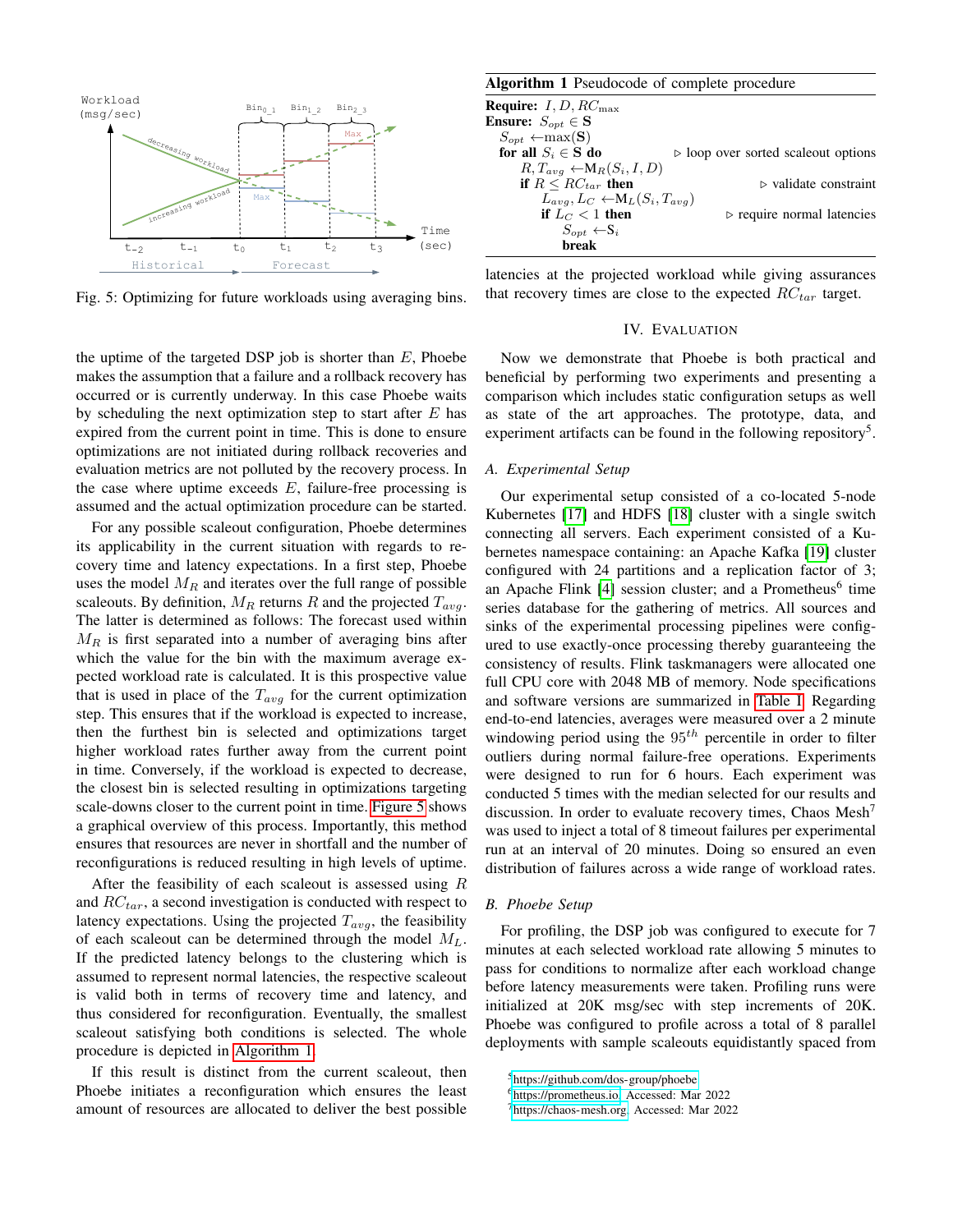TABLE I: Cluster Specifications

<span id="page-6-0"></span>

| Resource       | Details                                          |
|----------------|--------------------------------------------------|
| OS             | Ubuntu 20.04.1                                   |
| <b>CPU</b>     | AMD EPYC 7282 16-Core Processor, 32 cores,       |
|                | $2.8$ GHz                                        |
| Memory         | <b>128 GB RAM</b>                                |
| Storage        | 2TB RAID0 (2x1TB SSD, linux software RAID)       |
| <b>Network</b> | 10 GBit Ethernet NIC                             |
| Software       | Java v1.11, Flink v1.14, Kafka v2.8, ZooKeeper   |
|                | v3.6, Docker v19.3, Kubernetes v1.24, HDFS v2.8, |
|                | Redis v5.0, Prometheus v2.25, Chaos Mesh v2.1    |

within the range of 2 to 24. During optimization, the evaluation interval was configured to execute every 10 minutes. Likewise, a 10 minute time horizon  $H_{max}$  was used for the TSF model. From observations, we determined that the shortest achievable recovery times even under low workloads was in the region of 120s. Based on this, for both experiments a reasonable QoS recovery time target of 180s was chosen for optimization.

#### *C. Baseline Setup*

*1) Static Configurations:* For the purposes of our experiments we included 3 baseline executions consisting of static configurations. Selected scaleouts included 4, 12, and 24 workers. This setup is intended to showcase how performance is impacted when the resources of the DSP jobs are such that they fall between the ranges of under- to over-provisioning.

2) Flink Reactive: The reactive mode scheduler<sup>8</sup> allows Apache Flink to react to resources being added or removed from the cluster. This mode ensures that all workers assigned to the cluster will be utilized when changes occur and automatically restarts the DSP job from the last successful checkpoint with the updated scaleout. When used in combination with a utility to monitor specific metrics and automatically scale the set of resources, Apache Flink is provided with a built-in autoscaling solution. For the purposes of these experiments, we made use of the Kubernetes Horizontal Pod Autoscaler<sup>9</sup>. As recommended, the timeout interval for Flink taskmanagers was set to 20s with the checkpoint interval set to 10s. To ensure results were comparable, all experiments were configured as such. The Horizontal Pod Autoscaler was configured to target CPU 35% utilization, the same as in the exemplary setup.

*3) TWRES:* We employ a second dynamic scaling baseline inspired from recent related work. Precisely, we use the resource scaling algorithm (*TWRES*) proposed in [\[10\]](#page-9-15) for Spark streaming jobs. Similar to Phoebe, this algorithm requires profiling data, and scales a data processing application under consideration of workload forecasts, a performance model for the maximum processing capacity of individual scaleouts, and formulated latency constraints. At every evaluation interval, it chooses the smallest scaleout which is still able to cope with the prospective future throughput, based on its estimated maximum processing capacity. If the current scaleout is expected to be valid and thus a downscaling can be considered, the current latency is compared to the latency constraint, and an increment by one of the current scaleout is conducted in case of violation. For a fair comparison, TWRES uses the same profiling data, workload forecasting technique, and evaluation interval as Phoebe, such that the actual rescaling approaches can be investigated in detail. Since required by TWRES, we define a reasonable latency constraint of 2000ms, which we derived from our observations during the profiling phase.

## *D. Streaming Jobs*

*1) Top Speed Windowing (TSW) Experiment:* For the first experiment, a DSP job was selected from the official Flink repository<sup>10</sup>. It was modified so that sources consumed events from and sinks published results to separate Apache Kafka topics. This job showcases grouped stream windowing where different eviction and trigger policies can be used. A source fetches car events containing a unique number-plate, their current speed (km/h), overall elapsed distance (m) and a timestamp. The streaming job triggers the top speed of each car every 50 meters elapsed for the last 10 seconds. The number of concurrent vehicles over time, i.e. the workload, was created using Sumo [\[20\]](#page-9-16) and specifically based on the TAPASCologne scenario<sup>11</sup>. We designed an application which generated car events limited by this workload rate. A representation of the number of concurrent cars over time can be seen in [Figure 6\(](#page-7-0)a).

*2) Yahoo Streaming Benchmark (YSB) Experiment:* Our second experiment was based on the Yahoo Streaming Bench $mark<sup>12</sup>$ . It implements a streaming advertisement job where there are a number of advertising campaigns and multiple advertisements per campaign. Streaming sources read from a Kafka topic, identify relevant events, and store a windowed count of these events by campaign. In addition to the general setup, this experiment required the deployment of a Redis $13$ cluster. For the purpose of this experiment, we modified the benchmark by enabling checkpointing and replacing the handwritten windowing functionality with the default Flink implementation. A Kafka Producer application was created that would generate a constant stream of events containing, among other things, an *event time*, an *event type*, and an  $ad\_id$ . The number of msg/sec was limited by a sinusoidal function, similar to what was used in the Flink reactive mode example setup. A variance of positive and negative 10% was applied to the number of msg/sec from the generators. A representation of this workload can be seen in [Figure 6\(](#page-7-0)b).

#### *E. Experimental Results & Discussion*

At the conclusion of all experiments, metrics were collated and analyzed. Figures [6\(](#page-7-0)a) and [6\(](#page-7-0)b) present a graphical representation of the incoming workloads rates over time together with an overlay of the scaleout selections for the 3 autoscaling approaches. Phoebe is characterized by higher scaleouts which is to be expected as additional resources are

<sup>13</sup>[https://redis.io/,](https://redis.io/) Accessed: Mar 2022

<sup>8</sup>[https://flink.apache.org/2021/05/06/reactive-mode,](https://flink.apache.org/2021/05/06/reactive-mode) Accessed: Mar 2022 <sup>9</sup>[https://kubernetes.io/docs/tasks/run-application/horizontal-pod](https://kubernetes.io/docs/tasks/run-application/horizontal-pod-autoscale)[autoscale,](https://kubernetes.io/docs/tasks/run-application/horizontal-pod-autoscale) Accessed: Mar 2022

<sup>10</sup>[https://github.com/apache/flink/;](https://github.com/apache/flink/) Accessed: Mar 2022

<sup>11</sup>[https://sumo.dlr.de/docs/;](https://sumo.dlr.de/docs/) Accessed: Mar 2022

<sup>12</sup>[https://github.com/yahoo/streaming-benchmarks/,](https://github.com/yahoo/streaming-benchmarks/) Accessed: Mar 2022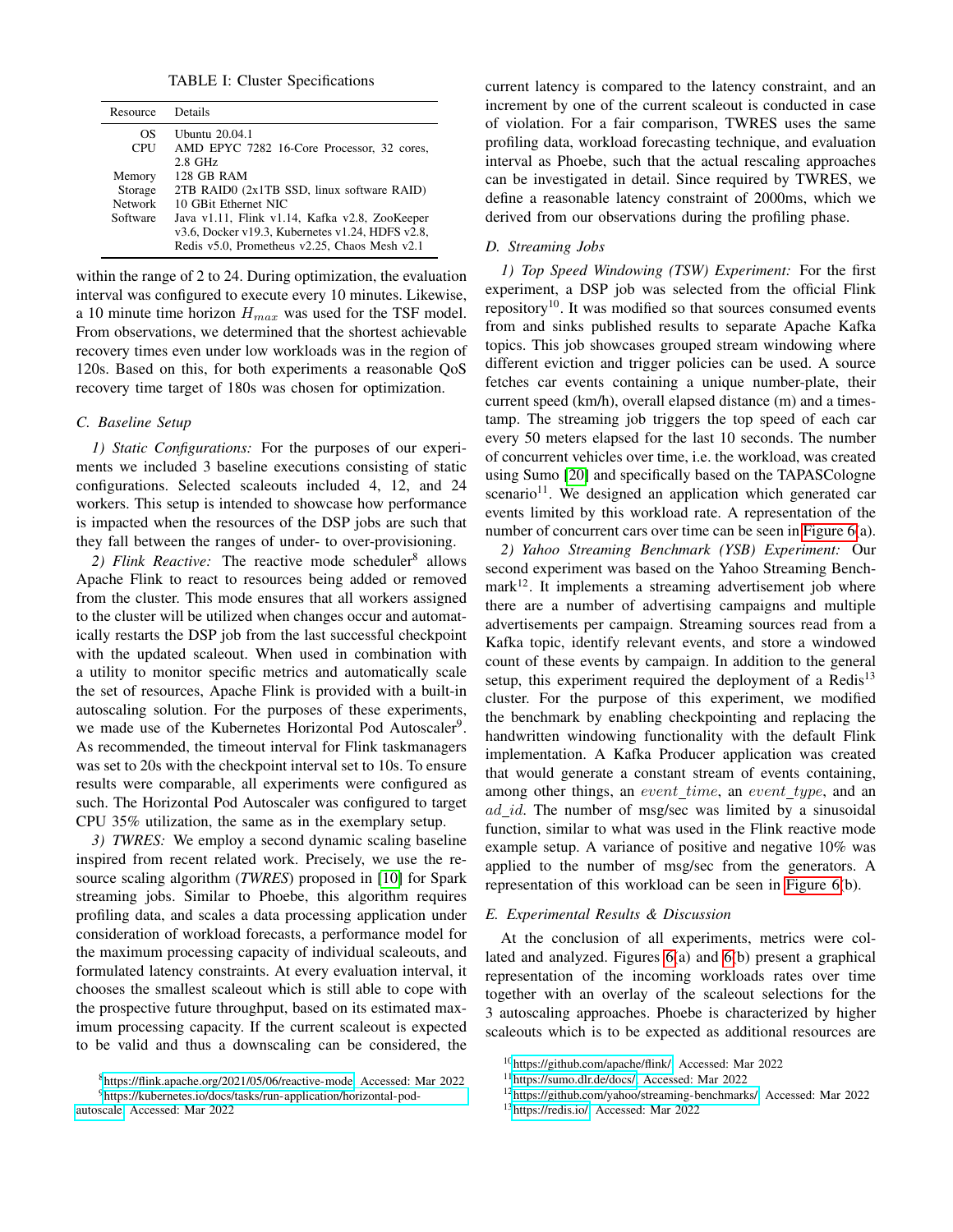<span id="page-7-0"></span>

(a) TSW experiment: Throughput rates and reconfigurations.



(c) TSW experiment: Average end-to-end latencies.

Throughput Rates and Rescalings - Workload --- Failure Points --- Reactive --- TWRES --- Phoebe (messages / s) Throughput Rate (messages / s) 400 25 20 Number of Workers 300K Throughput Rate 15 눈 200K ر<br>10<br>5<br>2 100K 5 0K  $\mathbf{0}$ 0 5000 10000 15000 20000 Passed time (s)

(b) YSB experiment: Throughput rates and reconfigurations.







Fig. 6: Overview of performance comparison results for Phoebe and State of the Art Approaches.

allocated for recovery. In the first part of our analysis we evaluate recovery times in response to the 8 failure injections. We accomplished this by inspecting the average end-to-end latency metrics and determining the length of times required for values to once again return to normal after rollback recoveries were completed. Tables [II\(](#page-8-0)a) and [II\(](#page-8-0)b) present an overview of these measurements for each experiment as well as the workload rates at which the failures occurred. As the static 24-worker configuration was allocated the maximum resources, it produced the fastest recovery times and therefore the benchmark against which all others should be compared. In instances where recovery times were in excess of two times the optimal target, i.e. 6 minutes, we indicate this with  $6m+$ .

From these measurements we can conclude that for both experiments, the static 4-worker configuration, reactive, and TWRES experienced resource shortfalls and therefore performed poorly. The static 12-worker configuration was able to recover in most cases, however, when the workload increased above a certain rate, it too performed poorly. Phoebe, on the other hand, was the only other method to achieve comparable results and showed the ability to recover reliably at any workload rate. An error analysis revealed that, for Phoebe, recovery times were on average within 4.5% of the expected for the TSW experiment, and within 8.5% of the expected for the YSB experiment. From this we can conclude that Phoebe was able to provide adequate resources when required for the DSP job to recover in a timeous manner based on the 180s target.

Next we evaluate overall performance in terms of average end-to-end latencies. Figures [6\(](#page-7-0)c) and [6\(](#page-7-0)d) shows an *empirical*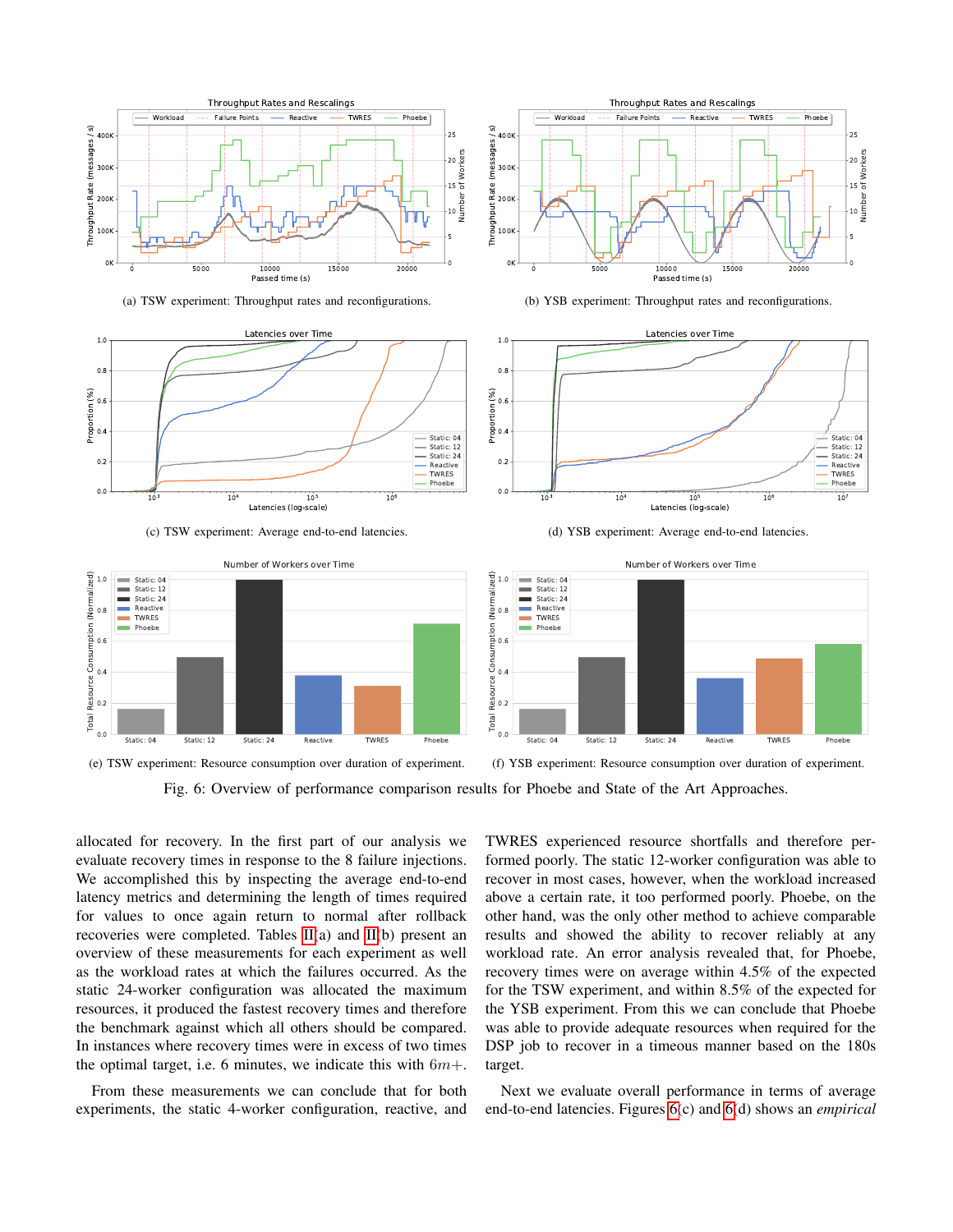TABLE II: Recovery times and reconfigurations.

|                                                            |  |  |  | $\begin{array}{ l c c c c c c c } \hline \#1 & \#2 & \#3 & \#4 & \#5 & \#6 & \#7 & \#8 & \Delta \ \hline \end{array}$ |
|------------------------------------------------------------|--|--|--|-----------------------------------------------------------------------------------------------------------------------|
| Workload   52K 54K 140K 73K 84K 135K 166K 62K   -          |  |  |  |                                                                                                                       |
| Static 24   140s 150s 200s 165s 155s 185s 240s 160s   -    |  |  |  |                                                                                                                       |
| Static 12   160s 165s 6m+ 195s 205s 6m+ 6m+ 210s   -       |  |  |  |                                                                                                                       |
| Static 4 $\vert$ 6m+ 6m+ 6m+ 6m+ 6m+ 6m+ 6m+ 6m+ $\vert$ - |  |  |  |                                                                                                                       |
| Phoebe   145s 170s 200s 175s 175s 210s 240s 210s 20        |  |  |  |                                                                                                                       |
| Reactive $\vert$ 6m+ 6m+ 6m+ 6m+ 6m+ 6m+ 6m+ 6m+ 63        |  |  |  |                                                                                                                       |
| TWRES $\vert$ 6m+ 6m+ 6m+ 6m+ 6m+ 6m+ 6m+ 135s 29          |  |  |  |                                                                                                                       |

(a) TSW experiment results.

|  |  |  | (b) YSB experiment results. |  |
|--|--|--|-----------------------------|--|
|--|--|--|-----------------------------|--|

<span id="page-8-0"></span>

|                                                             |  |  | #1 #2 #3 #4 #5 #6 #7 #8 $\Delta$ |  |  |
|-------------------------------------------------------------|--|--|----------------------------------|--|--|
| Workload   186K 72K 60K 195K 7K 136K 130K 14K   -           |  |  |                                  |  |  |
| Static 24   195s 155s 155s 190s 135s 185s 180s 145s -       |  |  |                                  |  |  |
| Static 12   6m+ 210s 195s 6m+ 145s 6m+ 290s 155s   -        |  |  |                                  |  |  |
| Static 4   $6m+ 6m+ 6m+ 6m+ 6m+ 6m+ 6m+ 6m+$                |  |  |                                  |  |  |
| Phoebe   235s 180s 195s 215s 160s 330s 180s 160s 20         |  |  |                                  |  |  |
| Reactive $\vert$ 6m+ 6m+ 6m+ 6m+ 6m+ 6m+ 6m+ 6m+ $\vert$ 40 |  |  |                                  |  |  |
| TWRES   6m+ 6m+ 6m+ 350s 230s 6m+ 340s 6m+ 24               |  |  |                                  |  |  |

*cumulative distribution function* for all static and dynamicscaling baselines. Unsurprisingly, the static 24-worker setup performed best with 90% of latency measurements falling within the near-optimal range of approximately 1000ms. The distribution of latencies falling outside of this are caused by the injected failures and subsequent rollback recoveries. Phoebe was the second best performer with 80% of latency measurements showing the same near-optimal performance. This roughly 10% difference can be attributed to reconfigurations, however, Phoebe was able to achieve stable performance for both experiments.

The static 12-worker setup was the third best performer. For the remaining static 4-worker setup and dynamic scaling approaches, performance was significantly worse. Reactive and TWRES were only able to achieve near-optimal latencies for less than 20% of all measurements, apart from the TSW experiment where reactive achieved 35%. From this we can conclude that they were unable to deliver a stable service. A major contributing factor for this can be seen in Tables [II\(](#page-8-0)a) and [II\(](#page-8-0)b) where the  $\Delta$  symbol represents the number of configuration changes initiated over the course of the experiment. A larger number of changes contributes to higher latencies as a result of restarts and likewise indicates that scaling decisions were imprecise and short lived.

Finally we evaluate resource utilization. Figures [6\(](#page-7-0)e) and [6\(](#page-7-0)f) show the cumulative costs of each experiment over 6 hours. We calculate cost by summing the total number of containers per second for each approach and normalizing the results for comparison. We have already concluded that only the static 24-worker setup and Phoebe were able to produce near-optimal performance as well as reliable recovery, therefore we focus exclusively on these. A direct comparison shows that Phoebe was able to provide significant improvements over the static 24-worker setup with savings of 25.5% and 41% in resource utilization. When profiling costs are added, this saving decreases to 2.5% and 9.9% for each experiment. However, it is important to note that total resource utilization with profiling included is directly related to the duration of the experiment. Because profiling is only executed once, if the experiments were to continue executing and assuming similar workload behaviors, utilization would improve over time as the static profiling costs become less significant. Therefore, in essence Phoebe is able to buy back the cost of profiling within the first 6 hours of operation and utilization would improve by 22% and 33.5% after the first day, and finally tend towards the reported 25.5% and 41% after one week.

## V. RELATED WORK

In this section we examine work related to automatic system tuning for stateful distributed dataflow jobs through the elastic scaling of compute nodes. The majority of approaches rely on course-grained metrics to make scaling decisions usually involving monitoring for bottlenecks and fixed/percentage-based resource adjustments. Flink and Spark Streaming, i.e. the two most popular DSP frameworks, both provide autoscaling solutions which fit into this category. In [\[7\]](#page-9-5), Gedik et al. propose a solution for IBM Infosphere Streams [\[21\]](#page-9-17) where backpressure and congestion are observed. Likewise, Dhalion [\[8\]](#page-9-18) provides a similar service for Heron. Here scaling decisions are based on the status of individual operators which can results in long convergence times as each reconfiguration targets a single operator. Also, backpressure can be an unreliable metric as it is susceptible to data skew. In [\[9\]](#page-9-19), Petrov et al. present a performance model where scaling decisions are derived from processing latencies. TWRES [\[10\]](#page-9-15) similarly manages resource allocations by monitoring for violations of user-defined latency constraints. Both approaches, however, are specific to Spark Streaming with [\[9\]](#page-9-19) also requiring a modified version of the framework. Like backpressure, latency metrics tend not to be reliable for triggering changes as they are highly influenced by the transient nature of a shared cluster and the unique characteristics of each individual DSP job. TWRES is the only other approach we are aware of that uses TSF. In the original paper, however, they propose a maximum time horizon of 5 seconds, which does not offer much insight when exactly-once processing guarantees are required.

Still further approaches attempt to model the scaleout behaviours of distributed dataflows. Much of this is related to batch processing where the scaleout of resources is determined by runtime targets. In a manner similar to profiling, some approaches model scaleout behaviours based on previous executions of jobs in order to make predictions about resource utilization and completion times. Ernest [\[22\]](#page-9-20) allocates cloud resources by running the job on a subset of the inputs and different sets of resources. Bell [\[23\]](#page-9-21) circumvents these isolated training runs and uses available workload data of recurring